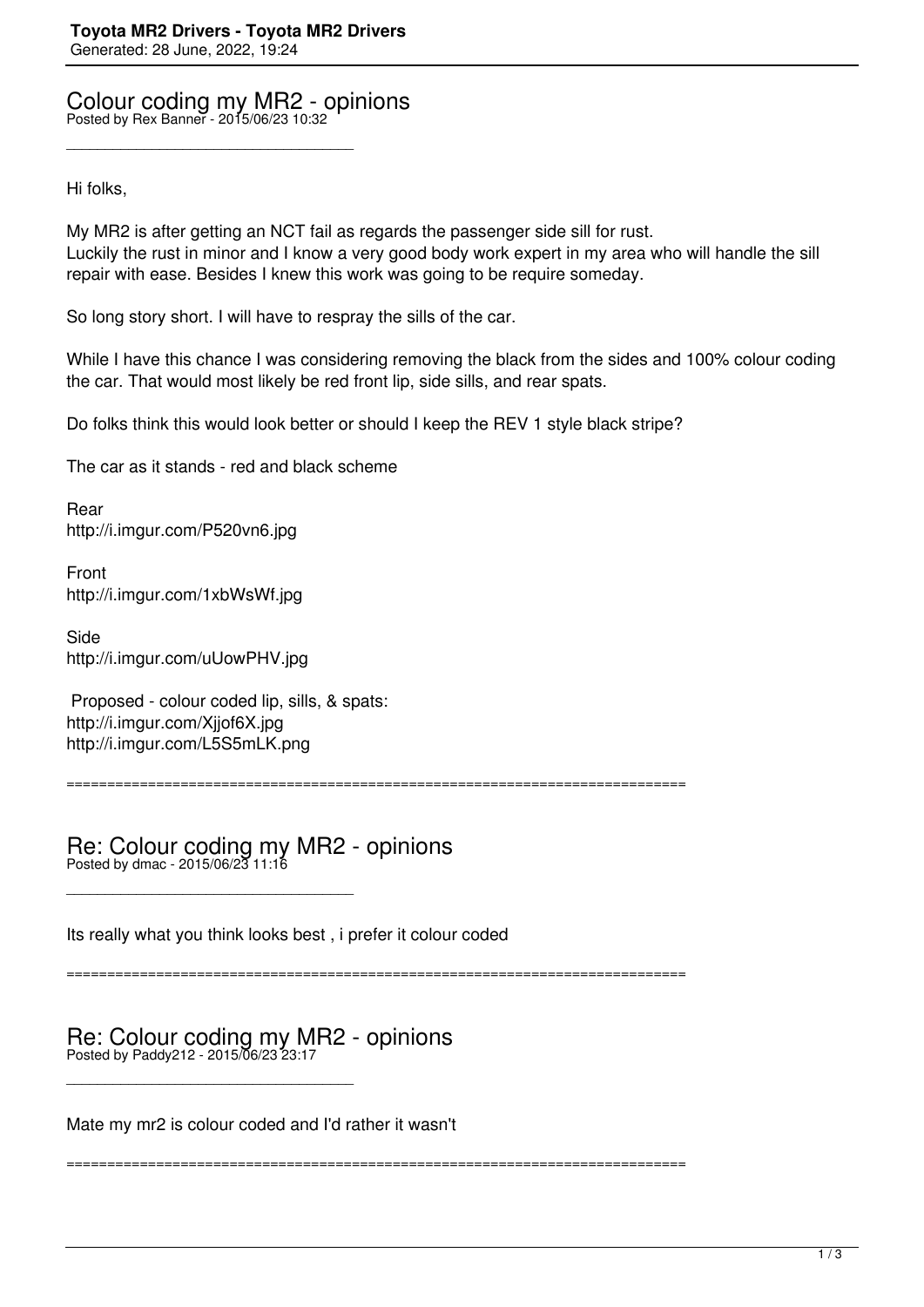## Re: Colour coding my MR2 - opinions Posted by Rex Banner - 2015/06/25 08:08

\_\_\_\_\_\_\_\_\_\_\_\_\_\_\_\_\_\_\_\_\_\_\_\_\_\_\_\_\_\_\_\_\_\_\_\_\_

I probably prefer colour coded myself. But I just wanted to see what other folks thought. While I'm getting the paint mixed up it makes a lot of sense to do all the paint jobs in one go.

============================================================================

Re: Colour coding my MR2 - opinions Posted by Marty J - 2015/06/28 13:05

Colour coded gets my vote.

\_\_\_\_\_\_\_\_\_\_\_\_\_\_\_\_\_\_\_\_\_\_\_\_\_\_\_\_\_\_\_\_\_\_\_\_\_

\_\_\_\_\_\_\_\_\_\_\_\_\_\_\_\_\_\_\_\_\_\_\_\_\_\_\_\_\_\_\_\_\_\_\_\_\_

\_\_\_\_\_\_\_\_\_\_\_\_\_\_\_\_\_\_\_\_\_\_\_\_\_\_\_\_\_\_\_\_\_\_\_\_\_

============================================================================

Re: Colour coding my MR2 - opinions Posted by Bommie - 2015/07/01 14:29

colour coded for me too :)

============================================================================

Re: Colour coding my MR2 - opinions Posted by andy t - 2015/07/02 13:31

colour code looks well,,, doing it to my own one soon

============================================================================

Re: Colour coding my MR2 - opinions Posted by Rex Banner - 2015/07/20 08:35

Ha thanks for all the responses lads.

\_\_\_\_\_\_\_\_\_\_\_\_\_\_\_\_\_\_\_\_\_\_\_\_\_\_\_\_\_\_\_\_\_\_\_\_\_

\_\_\_\_\_\_\_\_\_\_\_\_\_\_\_\_\_\_\_\_\_\_\_\_\_\_\_\_\_\_\_\_\_\_\_\_\_

The car is in for respraying Monday next and I've opted for the colour coded option.

I'll post pictures of the work in my thread as soon as I get the car back next week. :)

============================================================================

Re: Colour coding my MR2 - opinions Posted by Mister2 - 2015/07/20 18:34